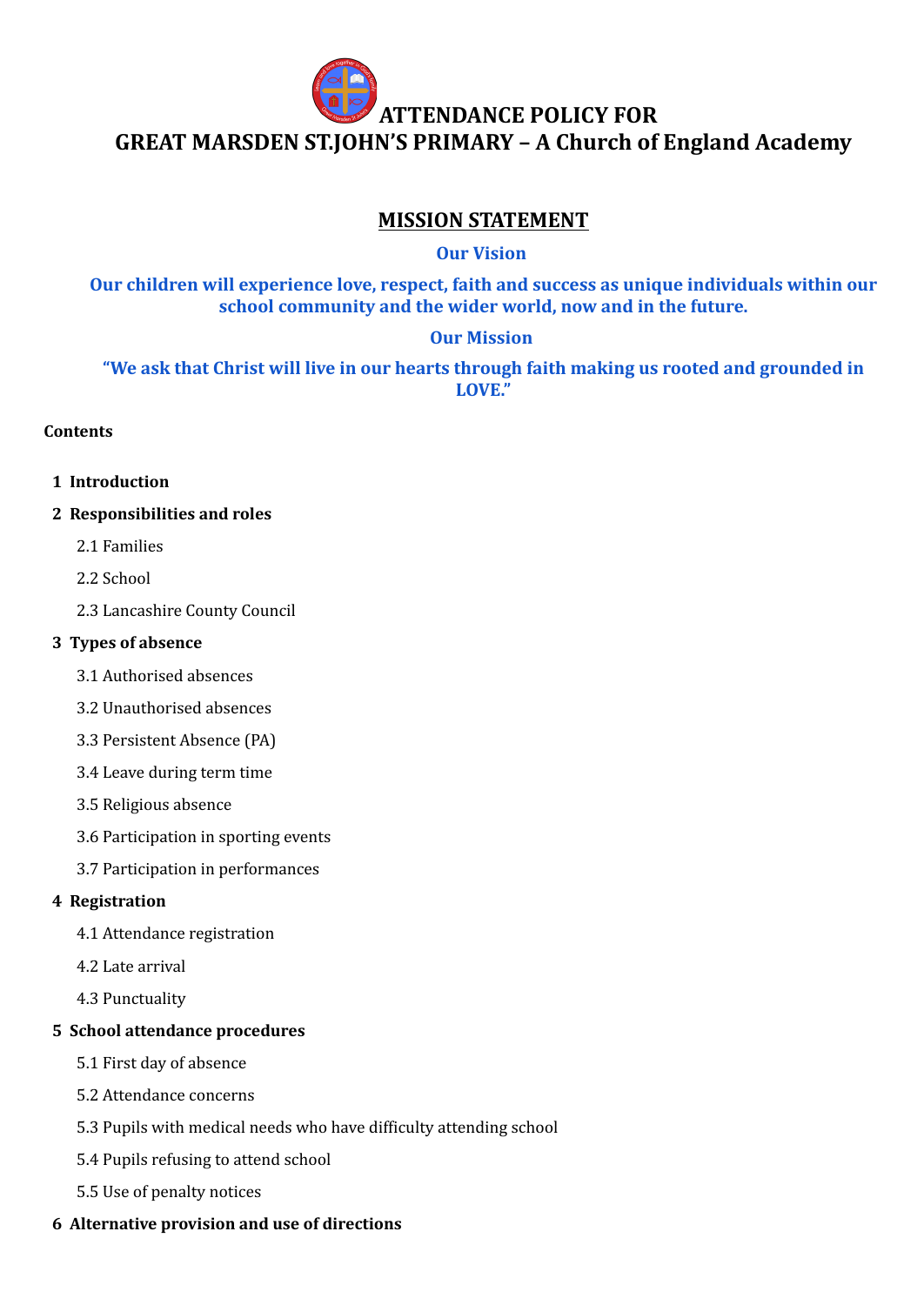

#### **7 Notifications school must submit to the local authority**

- 7.1 Admissions
- 7.2 Leavers
- 7.3 Pupils who fail to attend
- 7.4 Children missing education

#### **Appendix: School attendance and the law**

Parents and carers

Schools

#### **1 Introduction**

At Great Marsden St John's we recognise that attending school regularly has a positive impact on learning, progress and therefore the best life chances for children. We will encourage good attendance for all pupils, by offering an environment in which pupils feel valued and part of the school community.

Department for Education (DfE) guidance states that all schools should have effective systems and procedures for encouraging regular school attendance and investigating the underlying causes of poor attendance which should be set out in an attendance policy. These systems should be reviewed regularly and modified where necessary to reflect the circumstances of the school.

Absence or late arrival also disrupts teaching routines and so may affect the learning of others in the same class. Government research shows a direct link between attendance and attainment and good attendees also make better progress socially, learn to work with others, and are better prepared for the transition to secondary school and, eventually, higher education, training and employment.

It is very important therefore that you make sure that your child attends regularly and this policy sets out how together we will achieve this.

Our attendance target this year is 96%, but all pupils should strive to achieve 100% attendance if they can.

#### **2 Responsibilities and roles**

#### **2.1 Families**

Parents and carers have a legal duty to ensure that their children attend school regularly, if they are of compulsory school age and registered at a school (see appendix for details of how the law applies to school attendance and how "parent" is defined in law).

Parents and carers must also ensure that school has up-to-date contact information for themselves and emergency contacts.

If your child is going to be absent, parents must inform school as soon as possible and at the latest by 9.15 am on the first day of absence.

Pupils' responsibilities depend upon their age, maturity and capability but they too must do their best to attend school regularly and punctually.

#### **2.2 School**

**Head Teacher**

- Lead on giving attendance a high profile.
- Ensure there are designated staff with day-to-day responsibility for attendance matters and protected time allocated to discharge those responsibilities.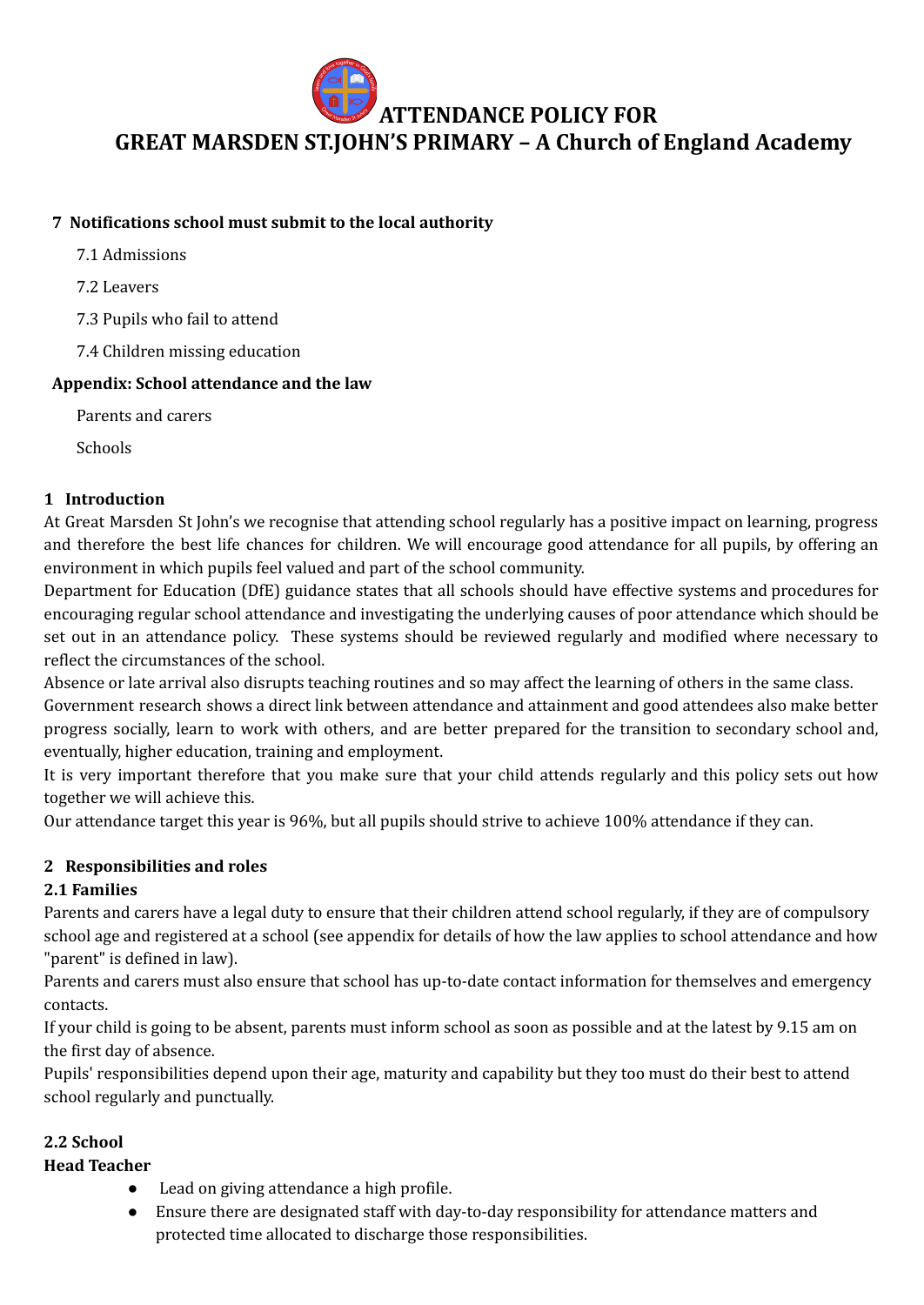**GREAT MARSDEN ST.JOHN'S PRIMARY – A Church of England Academy**

- Take overall responsibility for ensuring the school conforms to statutory requirements regarding attendance.
- Consider each request for leave against the school's criteria, decide whether some, all, or none of the leave will be authorised and notify parents of this decision.
- Where there is uncertainty regarding an absence, make the decision whether or not to authorise an absence, or to request further evidence to support the decision-making process.
- Provide regular reports to the governing body on school attendance, including persistent absence and vulnerable groups.

#### **Attendance lead and other staff with designated responsibilities for attendance**

- First day response: contact parents if a reason for absence has not been provided and record this information accordingly. Contact emergency contacts if parents cannot be reached.
- ◆ Update attendance registers.
- ◆ Regularly identify and monitor pupil, class and whole school attendance and punctuality levels, particularly that of vulnerable groups.
- ◆ Regularly communicate pupil attendance and punctuality levels to parents.
- ◆ Work with children and parents to remove barriers to regular and punctual attendance, using parenting contracts where appropriate.
- ◆ Involve external agencies to support children and parents as appropriate to better understand and address the issues causing attendance concerns.
- ◆ Promote regular attendance through the school newsletter, website and displays and ensure the school's attendance policy is readily accessible.
- ◆ Use projects and strategies to improve attendance and punctuality for groups, classes or the whole school (e.g. incentive and reward schemes, certificates, traffic light letters).

#### **All school staff**

- Provide a welcoming atmosphere for children and a safe learning environment.
- Be aware of factors that can contribute to poor attendance and punctuality.
- Adhere to the procedures in place within school to promote good attendance.
- Promote the link between attendance and educational attainment to pupils and parents.
- Complete attendance registers in accordance with the legislation and under the direction of the head teacher.
- Discuss attendance concerns at an early stage with children and parents.
- Raise any concerns about attendance with the attendance lead and/or head teacher.

#### **LGC and The Trust**

- Ensure compliance with The Education (Pupil Registration) (England) Regulations 2006, as amended.
- Agree an attendance policy and review it annually.
- Agree targets for attendance at Great Marsden St. John's
- $\circ$  Where the school is not meeting its attendance targets, or when the governors believe there is cause for concern, instigate a review of the school's attendance procedures.
- Authorise the head teacher (or other designated person) to make decisions regarding leave of absence requests.
- Work with the head teacher in establishing equitable and consistent criteria against which leave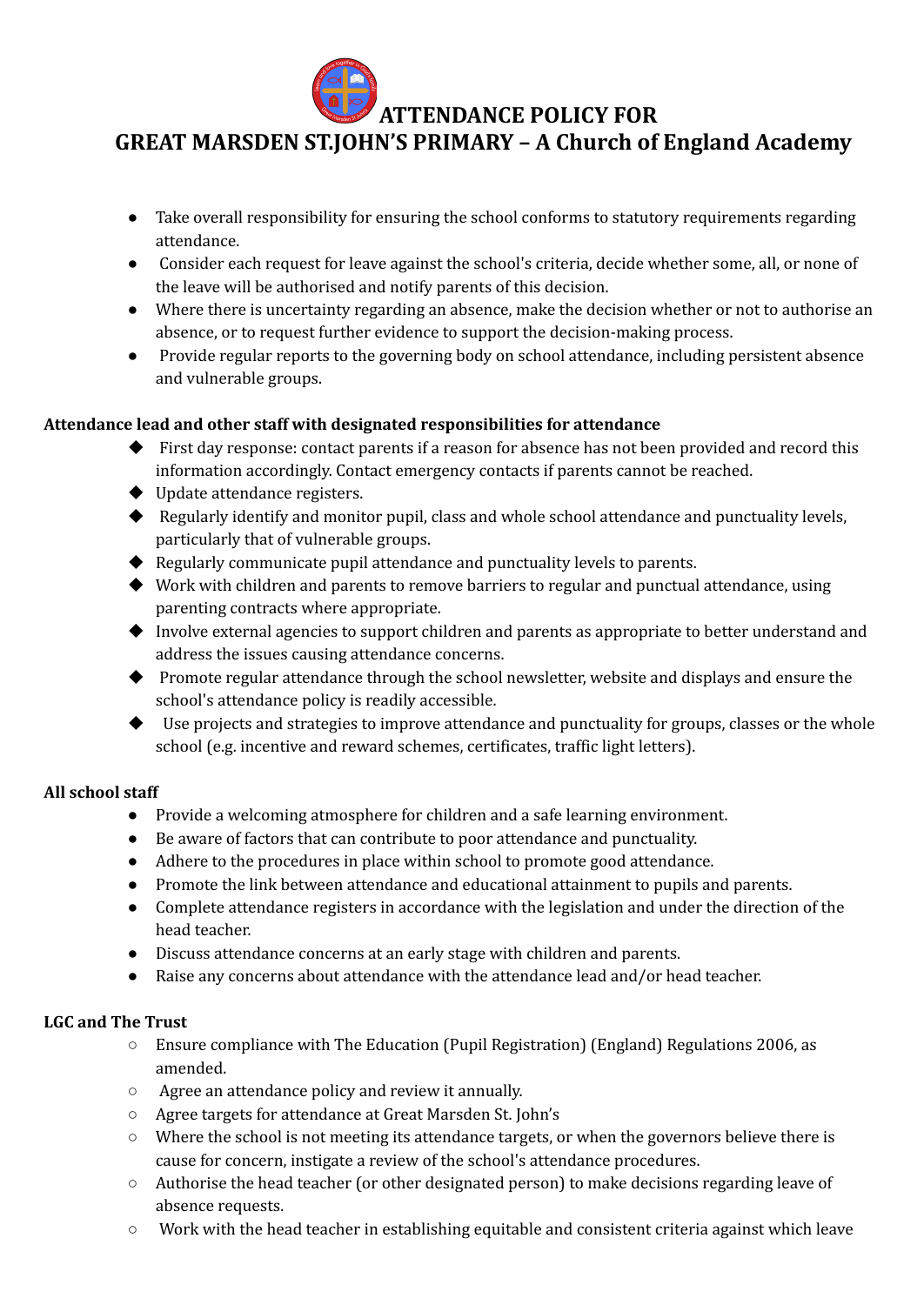

requests will be considered.

Schools are bound by a range of attendance legislation and guidance; please see the appendix for further details. **2.3 Lancashire County Council (the local authority)**

Although GMSJ is part of Cidari MAT , we look to the LA for support with all matters relating to attendance. **School Attendance Consultants (SACs)** SACs are scontact for attendance advice regarding individual pupils and the whole school.

**Pupil Attendance Support Team (PAST)** Pupil Attendance Support Workers undertake direct work with primary pupils and parents/carers, support attendance projects in school, and can provide supplementary evidence for legal interventions initiated by school.

**School Attendance Legal Team (SALT)** Following requests from schools for legal interventions in the event of failure to attend school regularly, SALT undertakes enforcement processes, including penalty notices, prosecutions, parenting orders, education supervision orders and school attendance orders.

**Children Missing Education (CME) Team.** The CME team ensures the local authority fulfils its statutory duty to identify children in their area who are not registered pupils at a school and are not receiving suitable education otherwise than at a school. For further information see section 7, below, regarding notifications schools must submit.

#### **3 Types of absence**

Every half-day absence from school is classified by the school as either authorised or unauthorised. This is why information about the cause of any absence is always required from parents/carers. As a school, we will always work with parents (and other agencies, as appropriate) to understand the reasons underlying absence.

**3.1 Authorised absences** Authorised absences are mornings or afternoons away from school for a good reason like illness, medical/dental appointments which unavoidably fall in school time, emergencies or other unavoidable causes.

**3.2 Unauthorised absences** Unauthorised absences are those which the school does not consider reasonable. If a pupil continues to have unauthorised absences, the school may refer to the Pupil Attendance Support Team or request legal interventions from the School Attendance Legal Team. Examples of unauthorised absences are:

- Parents/carers keeping children off school unnecessarily.
- Truancy during the school day.
- Absences which are not explained satisfactorily.
- Children who arrive at school after the register has closed.
- Days off for shopping, birthdays or looking after other children.
- Day trips and holidays in term time which have not been agreed by the head teacher.
- Days that exceed the amount of leave agreed by the head teacher.

It is the head teacher's responsibility to decide if an absence is authorised or unauthorised. Hence, if there is any ambiguity relating to an absence, school may request further evidence from parents before an absence is authorised. This may be in the form of a prescription, appointment card or similar. Parents should not ask their doctor (GP) to provide "sick notes" to excuse absence.

Whilst any child may be off school because they are ill, sometimes they can be reluctant to attend school for other reasons. If your child is reluctant to attend school it is better to speak to school as soon as possible to resolve the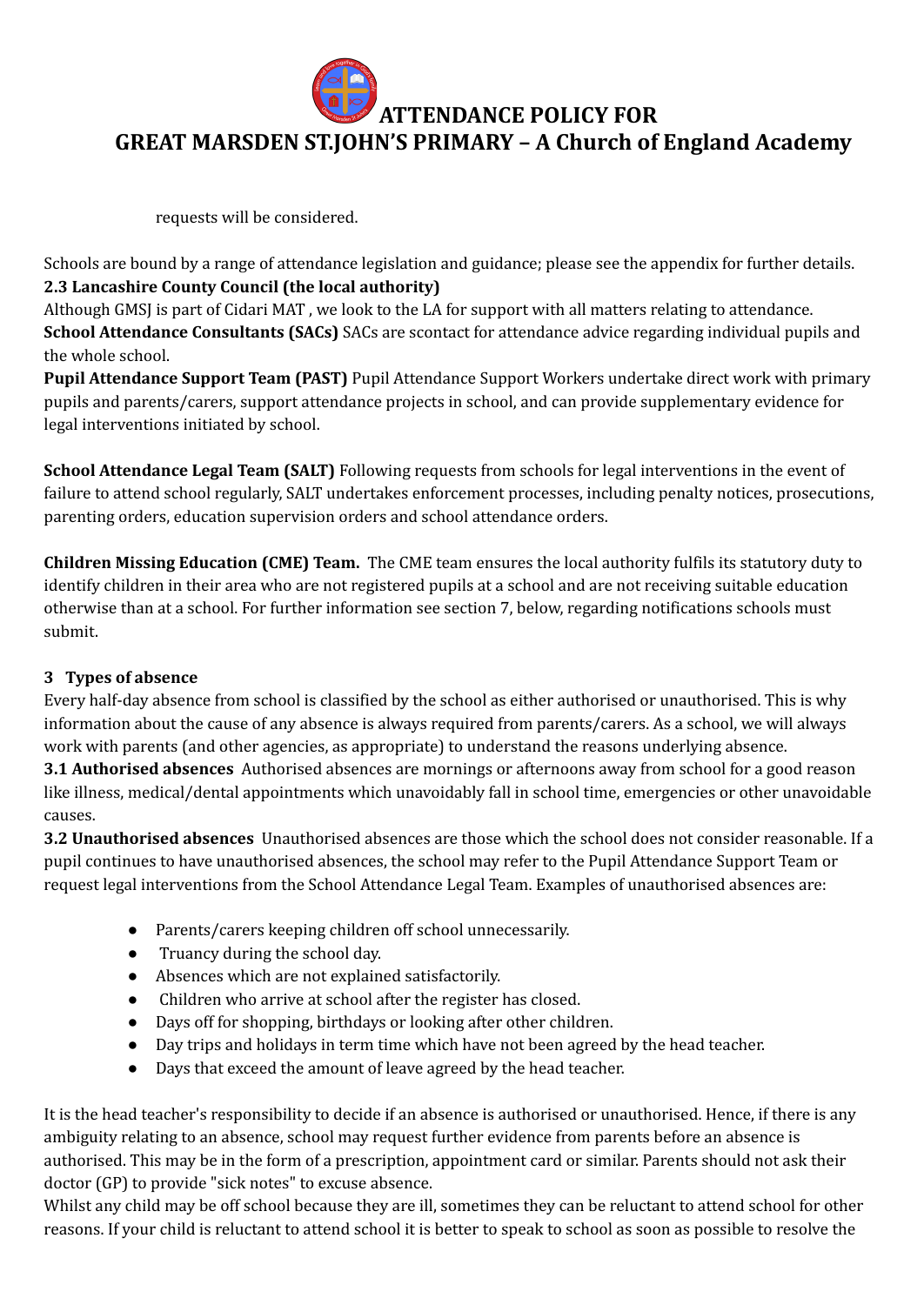**GREAT MARSDEN ST.JOHN'S PRIMARY – A Church of England Academy**

issue, rather than trying to cover up their absence, or give in to pressure to let them stay at home. As a school, we will always work with parents (and external agencies as appropriate) to understand and address the reasons behind absence.

**3.3 Persistent Absence (PA)** Persistent absence is when a child misses 10% or more of their schooling across the school year for whatever reason, authorised and unauthorised (including illness, exclusion, holiday, etc). Absence at this level will damage any child's educational prospects and we expect parents' fullest support and cooperation to address this.

At GMSJ, we monitor all absences thoroughly, therefore any pupil whose attendance indicates they are likely to reach the PA threshold will be prioritised and parents will be informed of this promptly. Pupils who are persistent absentees are tracked and monitored carefully and the attendance procedures below (section 5) will be followed.

#### **3.4 Leave during term time**

By law, maintained schools cannot authorise any leave in term time other than in exceptional circumstances. Taking a child out of school in term time will affect their education and progress as much as any other absence. If leave is being requested for a holiday or extended leave abroad, approval should be obtained from the head teacher before making any bookings.

Leave of absence in term time **will not** be granted unless

- · a request for leave has been made **in advance** by a parent with whom the pupil normally resides (using the form available from the school office), and
- · the head teacher considers that leave of absence should be granted due to the **exceptional circumstances** relating to the request.

At Great Marsden St John's, an exceptional circumstance is defined as 'the death, traumatic accident or life threatening/serious illness of an immediate family member (extended to Grandparents) who do not live in the local area. The Head Teacher will make a professional judgement with regard to the specifications (e.g. time frame) following a conversation with the parent requesting the absence. Proof may be asked for in support of the request. In Great Marsden St John's the Head Teacher is the person authorised by the 'proprietor' i.e. the local governing committee, to make this decision. If the leave is being requested for a holiday, approval should be obtained prior to making any bookings. Due to the need to evidence exceptional circumstances, parents are advised to provide school with any relevant information regarding their request at the point of application if they believe the circumstances are exceptional.

In considering the request school will also consider other factors such as:

- $\rightarrow$  The timing of the requested leave, e.g. when a pupil is just starting at school or during assessment periods, such as SATs.
- **→** A pupil's attendance record already includes unauthorised absence.
- → Attendance is already a concern, or could become a concern, as a result of taking leave.
- $\rightarrow$  Other periods of leave which the pupil may have had, either during the current or previous academic year.

Any period of leave taken without the agreement of the school, or in excess of that agreed, will be classed as unauthorised and will attract legal sanctions such as a penalty notice.

In certain circumstances, as outlined in regulation, parents risk losing their child's place on the school roll if leave is taken and the criteria governing removal from roll are met (see appendix).

Use of Penalty Notices

The school takes unauthorised absence seriously and, particularly in the case of repeated unauthorised absences,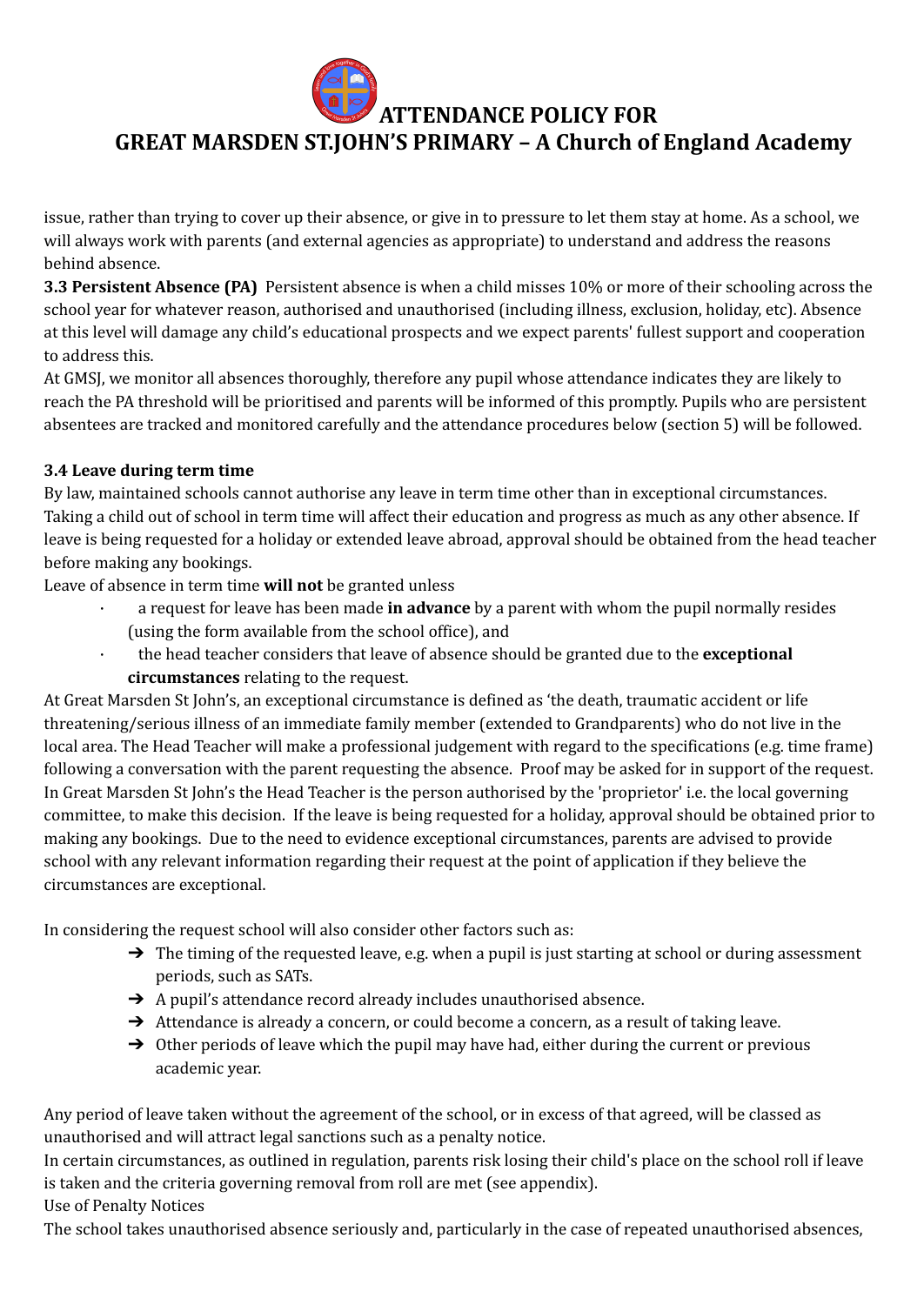# **GREAT MARSDEN ST.JOHN'S PRIMARY – A Church of England Academy**

will undertake further liaison with the family, pupil, the School Attendance Consultant and the Pupil Attendance Support Team as appropriate. Furthermore Great Marsden St John's will request that the local authority issue penalty notices in respect of unauthorised absence. This includes leave which is taken without a prior request being made; and leave taken after a prior request has been made and parents have been informed that the period of absence would be classed as unauthorised but the leave is taken regardless of this advice Great Marsden St John's will also request that the local authority issue a penalty notice for days taken in excess of the agreed period of leave; without good reason. Parents also risk losing their child's school place if they do not return from leave, as agreed, and readmission cannot be guaranteed.

The school office is responsible for recording leave requests in the electronic register and will retain copies of correspondence regarding requested leave of absence for 3 years. They will also be responsible for highlighting to the Headteacher if absence continues after the notified period. In this instance the Head Teacher will undertake further liaison with the family, pupil, the School Attendance Consultant, Inclusion Manager and the Pupil Attendance Support Team as appropriate and a Penalty Notice will be considered.

#### **3.5 Religious absence**

School will authorise one day of absence per religious festival, eg Eid, and this will be marked as code R in the register. The day authorised will be that set aside by the religious body of which the parent is a member. Parents must request any additional leave in advance and this can only be authorised if the head teacher agrees that exceptional circumstances apply; this would be marked in the register as code C.

#### **3.6 Participation in sporting events**

Parents can request leave of absence for their child to take part in regional, national and international sporting events. However, as always, granting leave is at the head teacher's discretion and she/he will need to discuss with you the length and frequency of the absence(s) requested and how learning will continue if absence occurs, eg the sports club or association providing an approved education tutor.

Leave for a sporting activity that has been approved by the school and supervised by someone authorised by the school can be marked in the register as code P.

Permission for your child to leave early or arrive late in order to attend coaching and training sessions is also at the discretion of the head teacher and is unlikely to be approved if it would occur regularly.

#### **3.7 Participation in performances (eg theatre, television, modelling)**

Parents of a child performer can request leave from school for their child to take part in a performance. A local authority licence must be obtained before a child can take part in a performance. Before a licence is granted, school will be consulted and head teachers must be satisfied that the leave will not have a negative effect on the child's education.

Where the licence specifies the dates that the child is to be away from school, the head teacher should authorise those days. However, where the licence does not specify dates, it is at the discretion of the head teacher to authorise the leave request.

Any absence authorised for the child to take part in a performance will be recorded as code C.

Parents wishing to apply for a performance licence should go to the Lancashire County Council Child [performance](https://www.lancashire.gov.uk/children-education-families/keeping-children-safe/children-in-employment-and-entertainment/child-performance-licences/) licences [webpage](https://www.lancashire.gov.uk/children-education-families/keeping-children-safe/children-in-employment-and-entertainment/child-performance-licences/).

#### **4 Registration**

#### **4.1 Attendance registration**

Morning Registration is between 08.50am and 08:55am Afternoon Registration is between 1.00pm and 1.05pm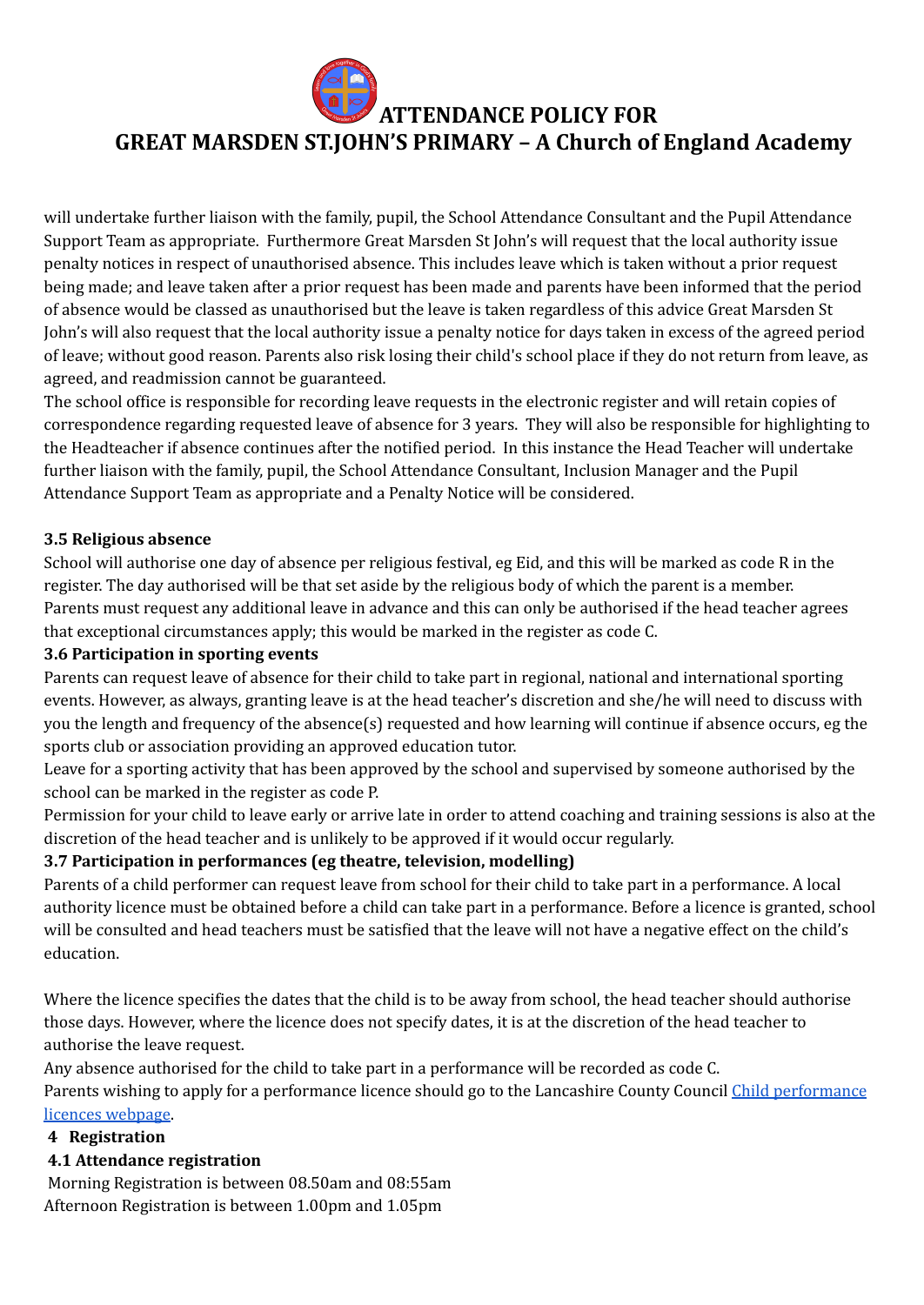**GREAT MARSDEN ST.JOHN'S PRIMARY – A Church of England Academy**

Each class teacher or their nominated representative is responsible for marking children present or absent in the register at morning and afternoon registration. on the electronic register, The registers must be completed promptly to avoid discrepancies between classes. The school office is responsible for inputting absence codes on a daily basis.

#### **4.2 Late arrival.**

#### Late Registration

Pupils requiring admittance to school after the class doors are closed at 8.50am must use the Y3/4 entrance which will remain open until 8.55am. After this time, they must go to the main entrance and request entry via the school office. Staff in the office will note the child's name, class and time of entry to school up until 09:30am in the Absence/Late book. After this time the school office is responsible for maintaining the signing in/out book. This must contain details of name, class, time admitted/time released, reason for lateness/early departure and name of supervising adult.

In accordance with current guidance, the attendance registers are closed at 9.30am/1.15pm. This means that any pupil who arrives after the registration period (8.50 to 08:55am/1.00 to 1.05pm) but before the registers are closed (9.30am/1.15pm) will be given a late mark (L) in the register. This code is classed as a present mark, but displays that the pupil arrived late for school. Any pupil who arrives after the registers have closed (9.30am/1.15pm) will be given a "late after registers closed" mark (U) in the register. This code is classed as an unauthorised absence but displays that the pupil was physically present in school for part of the day. In addition to using the L and U codes, office staff may also use the facility within the Progresso attendance module to record the number of minutes late for each pupil, on each occasion. This facility will allow school staff to monitor and manage developing patterns of lateness more effectively and make a clear link between lateness and missed curriculum; and share such information with parents.

The fact that the U code is classed as an unauthorised absence means that when it is used pupils are likely to be missing significant amounts of schooling, putting their educational progress at risk. For this reason the use of this code will be considered as serious as any other unauthorised absence and will attract the interest of external agencies, including referral to the local authority attendance team and consideration of the use of legal measures, in just the same way.

#### **4.3 Punctuality**

Poor punctuality is not acceptable. If your child misses the start of the day, they can miss work and do not spend time with their class teacher getting important news and information for the day. Pupils arriving late also disrupt lessons, which can be embarrassing for the child and can in turn, encourage absence. Being 10 minutes late every day throughout the academic year is the same as missing two weeks of school.

If your child is often late you will be asked to meet with the head teacher and/or the attendance lead to discuss ways to improve punctuality, but you can approach us at any time if you are having problems getting your child to school on time.

Persistent lateness after the register has closed may result in further action, as outlined below, under section 5.

#### **5 School attendance procedures**

#### **5.1 First day of absence**

If your child is absent and we have not heard from you, we will telephone/text you on the first day of absence to find out what the reason is and when your child is expected to return. If we are unable to contact you, we will approach your emergency contacts and, if necessary, make a home visit.

#### **5.2 Attendance concerns**

Parents are expected to contact school at an early stage and to work with us in resolving any attendance problems together; this is nearly always successful. However, if concerns persist, school will use the following procedures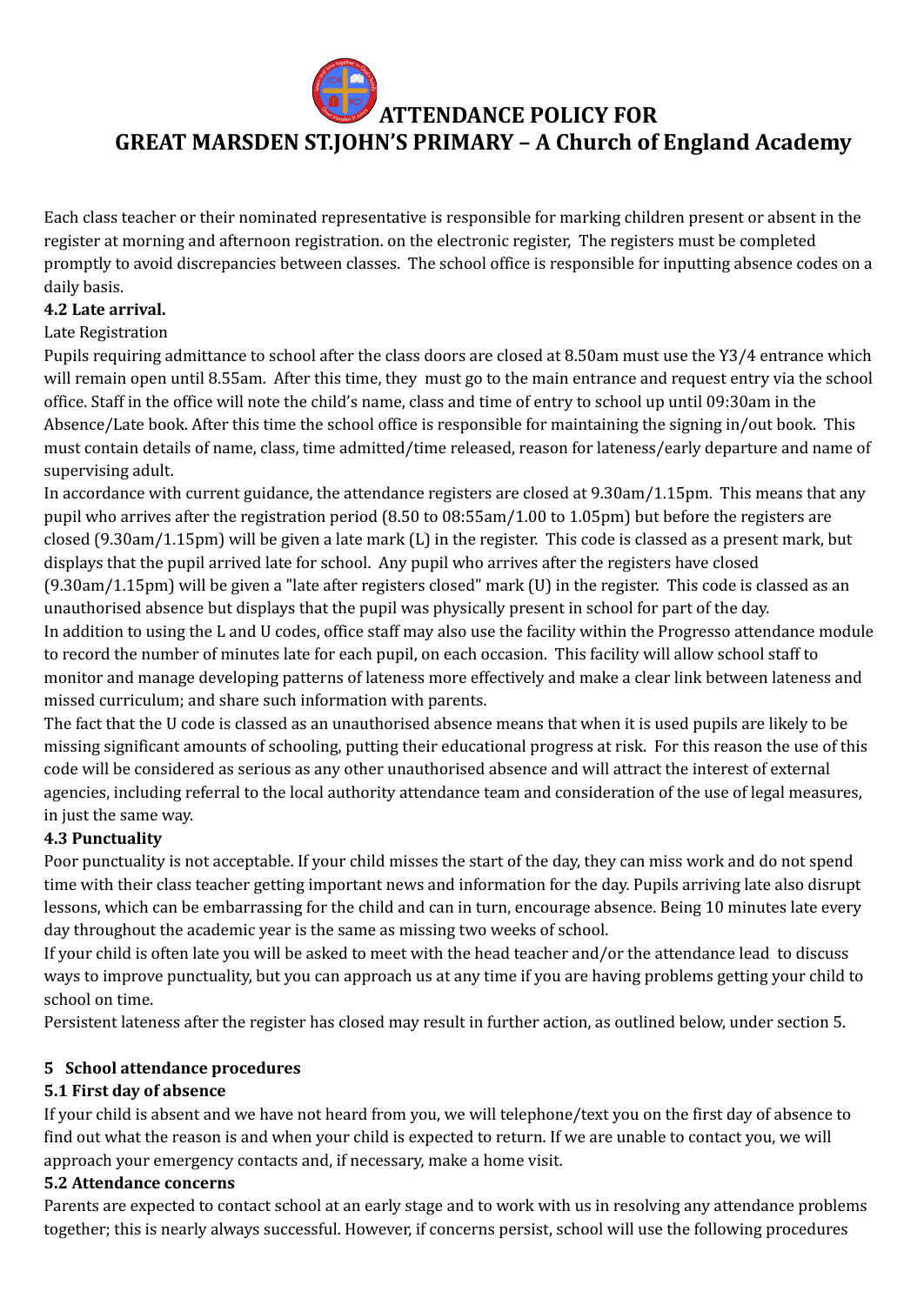**GREAT MARSDEN ST.JOHN'S PRIMARY – A Church of England Academy**

and interventions, as required, to support parents in improving their child's attendance and/or punctuality.

- Telephone calls and/or letters to make parents aware of school's concern about their child's attendance.
- Invitation to meetings to discuss concerns with our attendance lead and/or head teacher.
- Use parenting contracts to identify barriers to regular attendance, ways to overcome these and agree targets for improvement.
- Use incentive and reward schemes for individual pupils, if appropriate.
- Use of the common assessment framework (CAF) and/or referral to other agencies and services. Request support from the local authority Pupil Attendance Support Team.
- For unauthorised absences, request legal interventions by the local authority, such as penalty notices, prosecution or other attendance-related court orders.

At any stage, we may seek advice from our School Attendance Consultant.

#### **5.3 Pupils with medical needs who have difficulty attending school**

Government guidance on supporting pupils at school with medical conditions (see appendix) emphasises the role of governing bodies in ensuring that pupils with medical conditions are able to fully access education in the same way as other pupils. A key element of this responsibility is reducing the amount of time missed by these pupils, whether their condition is short or long term.

School will work with parents and other relevant professionals to minimise absence for reasons of ill health. This may be in the form of specific support or resources used within school or by sourcing appropriate provision at another establishment. When education is to be provided at an alternative location, this should always be done via the use of a direction (please see section 6, below).

When a pupil has been absent from school for an extended period, the head teacher, the class teacher and other support services will work with the family to ensure that a smooth reintegration is achieved.

#### **5.4 Pupils refusing to attend school**

At GMSJ, we believe that every child has a right to a full-time education, and we would not accept "school refusal" as a reason for non-attendance. In such cases, we will work with parents to identify the reasons why a child may be reluctant to attend school. We may request support from the Pupil Attendance Support Team and, with consent, make referrals to external partners such as the Children and Family Wellbeing Service, Primary Mental Health Workers, etc, as appropriate to try to ensure the correct support is secured for the child and their family.

#### **6 Alternative provision and use of directions**

There is a range of circumstances when pupils might be required to access educational provision at a venue other than their main school. The main reasons are:

- · Pupils who have been excluded, either for a fixed period of more than 5 days or permanently.
- Pupils unable to access provision at their main school for medical reasons.
- · Pupils are required to attend another venue for the purpose of improving behaviour, either on a temporary basis or with a view to making a permanent move to the alternative provision (via a managed move).

When a pupil is required to attend alternative provision for the purposes of improving behaviour, the Headteacher of the main school must issue a written direction or notice informing all parents of the alternative provision which their child is required to attend. Where a pupil is required to attend alternative provision for other reasons, the issuing of a written direction is considered best practice.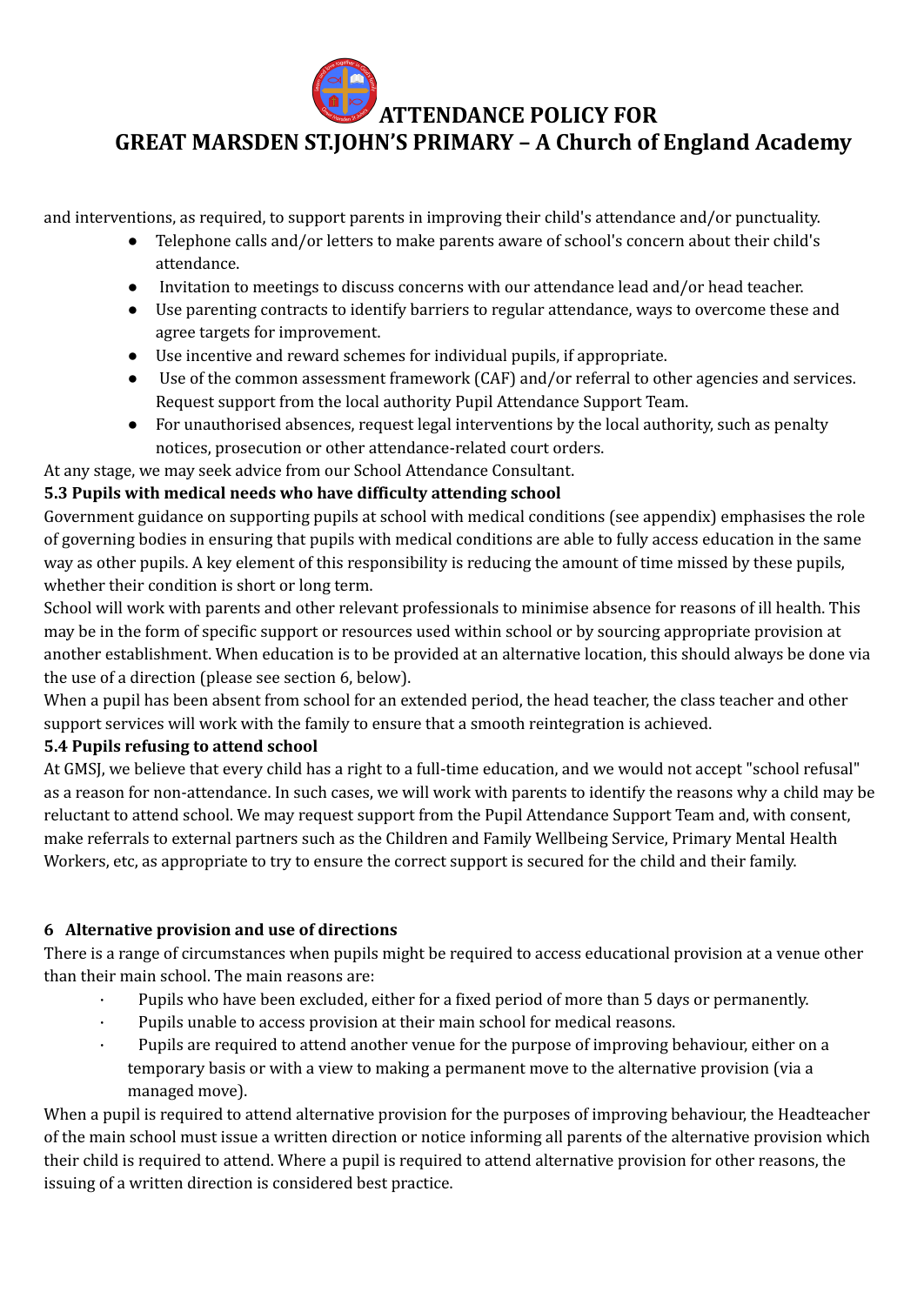

#### **7 Notifications school must submit to the local authority**

#### **7.1 Admissions**

All schools must notify the local authority within five days of adding a pupil's name to the admission register and must provide the local authority with all the information held within the admission register about the pupil. This duty does not apply to pupils who are added to the admission register at the start of the school's youngest year unless the local authority also requests for such information to be provided (Lancashire currently does not). **7.2 Leavers**

All schools must notify the local authority when a pupil's name is to be deleted from the admission register under any of the grounds prescribed in regulation 8 of the Education (Pupil Registration) (England) Regulations 2006, as soon as the ground for removal is met and no later than the time at which the pupil's name is removed from the register. This duty does not apply where the pupil's name is removed after they have completed the school's final year, unless the local authority requests for such information to be provided (Lancashire currently does not). Where a school notifies a local authority that a pupil's name is to be deleted from the admission register, the school must provide the local authority with the required information as laid out in regulation.

In addition to submitting a notification about removal from roll, some circumstances also require school to make referrals to other local authority teams such as the Elective Home Education team or the Children Missing Education team. Schools may also contact their School Attendance Consultant for advice on removing children from roll.

#### **7.3 Pupils who fail to attend**

All schools (including academies) must inform the local authority of any pupil who fails to attend school regularly or has been absent without the school's permission for a continuous period of 10 days or more. In Lancashire primary schools, this can be done via a variety of means and school can contact their School Attendance Consultant for further advice.

#### **7.4 Children missing education (CME)**

Local authorities have a duty to put in place arrangements for identifying (as far as possible) those children of compulsory school age in their area who are not school registered or receiving suitable education otherwise than at a school. Local authorities should trace those children and ensure they receive a full-time education. If a pupil has stopped attending and her or his location is unknown, schools must make reasonable enquiries to establish the whereabouts of the child jointly with the local authority, before deleting the pupil's name from the register. In such cases, school should undertake a home visit themselves, or request a home visit from the Pupil Attendance Support Team, prior to a referral being made to the local authority Children Missing Education team.

#### **Appendix: School attendance and the law**

There are many pieces of legislation and government regulations and guidance that are relevant to school attendance and to children and their parents and carers. The list below relates to this policy but is not exhaustive.

#### **Parents and carers**

#### **Government expectations**

The Department for Education's **School [attendance](https://www.gov.uk/government/publications/school-attendance) guidance** states that the government expects:

- Parents to perform their legal duty by ensuring their children of compulsory school age who are registered at *school attend regularly.*
- *All pupils to be punctual to their lessons.*

#### **Duty to ensure children receive education**

Section 7 of the [Education](https://www.legislation.gov.uk/ukpga/1996/56/section/7) Act 1996 covers the duty of parents to secure the education of children in their care who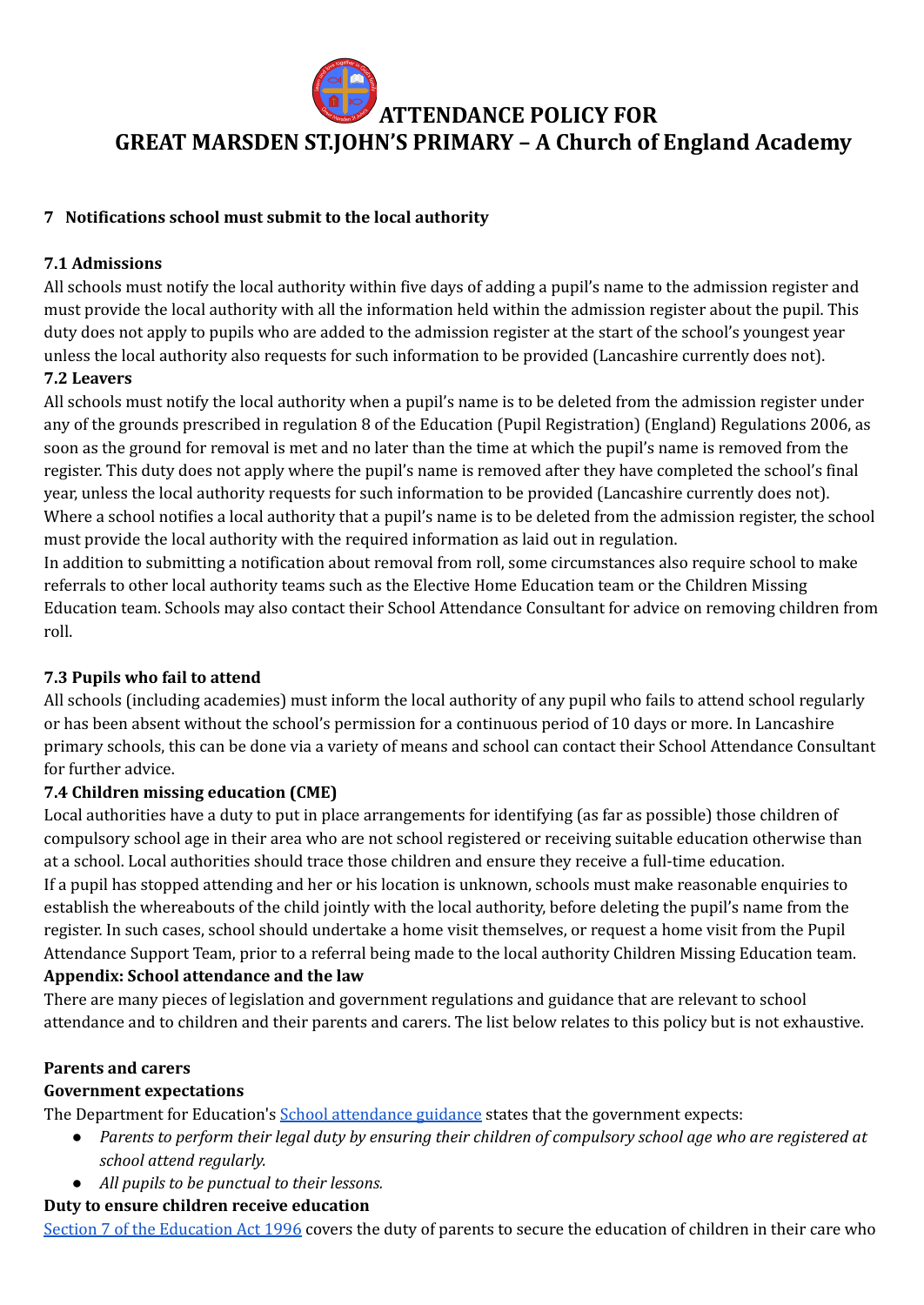# **GREAT MARSDEN ST.JOHN'S PRIMARY – A Church of England Academy**

are of compulsory school age and states:

The parent of every child of compulsory school age shall cause him to receive efficient full-time education suitable—

- *(a) to his age, ability and aptitude, and*
- *(b) to any special educational needs he may have, either by regular attendance at school or otherwise.*

# **Offence if a child does not attend regularly**

Under Section 444 of the [Education](http://www.legislation.gov.uk/ukpga/1996/56/section/444) Act 1996, if a child of compulsory school age who is a registered pupil at a school fails to attend regularly, their parent is guilty of an offence.

The offence is absolute as the only defences available to the parent are those statutory defences listed within that section of the Act, ie:

- the child was absent with leave granted by the school;
- the child was prevented from attending by reason of sickness or any unavoidable cause;
- absence was on a day exclusively set apart for religious observance by the religious body to which their parent belongs;
- that the school is not within statutory walking distance and that the local education authority has made no suitable transport arrangements or enabled the pupil to become registered at an alternative nearer school.

# **Compulsory school age**

Section 8 of the [Education](https://www.legislation.gov.uk/ukpga/1996/56/section/8) Act 1996 establishes that a child becomes of compulsory school age on the start date of the term following her/his fifth birthday, or that day if her/his fifth birthday falls on the day term starts. A child ceases to be of compulsory school age on the last Friday in June in the academic year in which he/she reaches the age of 16 or if he/she reaches 16 after the last Friday in June but before the start of the new school year.

# **Legal definition of "parent" in relation to attendance**

The law requires that all "parents" are held responsible for their child's attendance. This definition can include any person who has care of the child. Section 576 of the [Education](https://www.legislation.gov.uk/ukpga/1996/56/section/576) Act 1996 states:

*Meaning of "parent".*

(1) In this Act, unless the context otherwise requires, "parent", in relation to a child or young person, includes *any person—*

- *(a) who is not a parent of his but who has parental responsibility for him, or*
- *(b) who has care of him.*

Thus, the definition of "parent" means all natural parents, whether they are married or not, and includes any person who, although not a natural parent, has parental responsibility and/or care for a child or young person.

# **Schools**

# **Attendance and absence registration codes**

School attendance: Guidance for maintained schools, academies, [independent](https://www.gov.uk/government/publications/school-attendance) schools and local authorities, DfE, regularly updated

This guidance also states that the government expects s*chools and local authorities to:*

- *Promote good attendance and reduce absence, including persistent absence;*
- *Ensure every pupil has access to full-time education to which they are entitled; and,*
- *act* early *to address patterns of absence.*

# **Data protection**

Schools must ensure that personal data is handled in accordance with the Data [Protection](https://www.gov.uk/data-protection) Act 2018. See Privacy